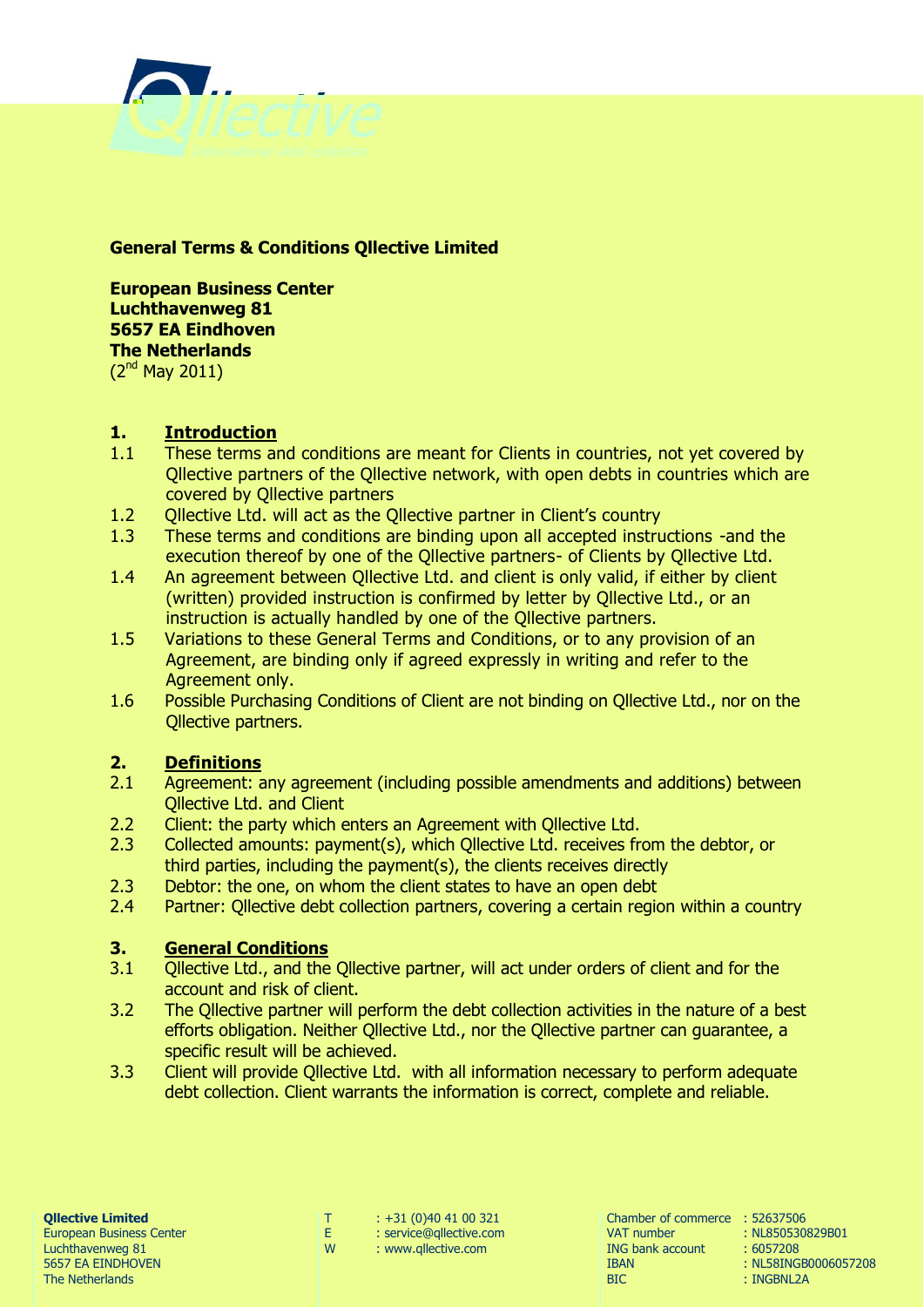

## **4. Commission/tariffs**

- 4.1 The Qllective Ltd. tariffs shall be quoted in the Agreement and/or in the applicable overview of tariffs
- 4.2 Ollective Ltd. may change her tariffs at any time by issuing a new list of tariffs. The new tariffs will be valid for all new open debts handed over to Qllective for collection by a Qllective partner.
- 4.3 Concerning Legal procedures: If the debtor does not pay within the amicable phase, the open debt will be assessed financially and legally. When starting the Legal procedure, we will ask for an advance payment to cover the Legal costs. In case of full collection (including Legal costs), the advance payment will be reimbursed. If the procedure does not lead to collection, the costs will be settled with your advance payment.
- 4.4 When Qllective Ltd. requests an advance payment from Client to cover foreseen legal costs and/or disbursements by the Qllective partner, the Qllective partner is not bound to start or continue the instructed actions, before the requested advance payment is received by Qllective Ltd.. Qllective Ltd., nor the Qllective partner, is not liable for the consequences of the possible resulting delays of the execution.
- 4.5 Qllective Ltd. has the right to invoice client with her commission, according to the tariffs as mentioned in these General Terms & Conditions, over the open amount as instructed, if client should –without the knowledge of Qllective Ltd- settle with the debtor, cancel the instruction for debt collection or does not react to Qllective Ltd. despite formal notice.
- 4.6 Qllective Ltd. has the right to have a different agreement with Client, regarding the tariffs as set in these General Terms & Conditions, without affecting the other conditions.
- 4.7 Qllective Ltd. is authorised to settle collected amounts from debtors with open amounts from Client with regard to commissions, costs and/or disbursements, as well as in the concerning file as in other files.

### **5 Payment**

- 5.1 The payment term of an invoice of Qllective Ltd. is 14 days after invoice date. Client is not entitled to any set-off, deduction or suspension of payment. In the absence of timely payment, Client will be in negligent omission. Qllective Ltd. is from the due date until the day of full payment indebted with a remuneration of 1% interest per month over the mentioned total amount.
- 5.2 The damage Qllective Ltd. will have in order to receive payment of her invoice, is to be paid by the client. To this damage belongs at least the extra-judicial costs Qllective Ltd. had to make, which are set to 15% (with a minimum of  $\epsilon$  49,00) over the mentioned total amount of the invoice, as well as all judicial costs.
- 5.3 All mentioned tariffs, commissions, expenses, costs and/or disbursements as mentioned in these General Terms & Conditions are excluding VAT, unless specifically mentioned otherwise.